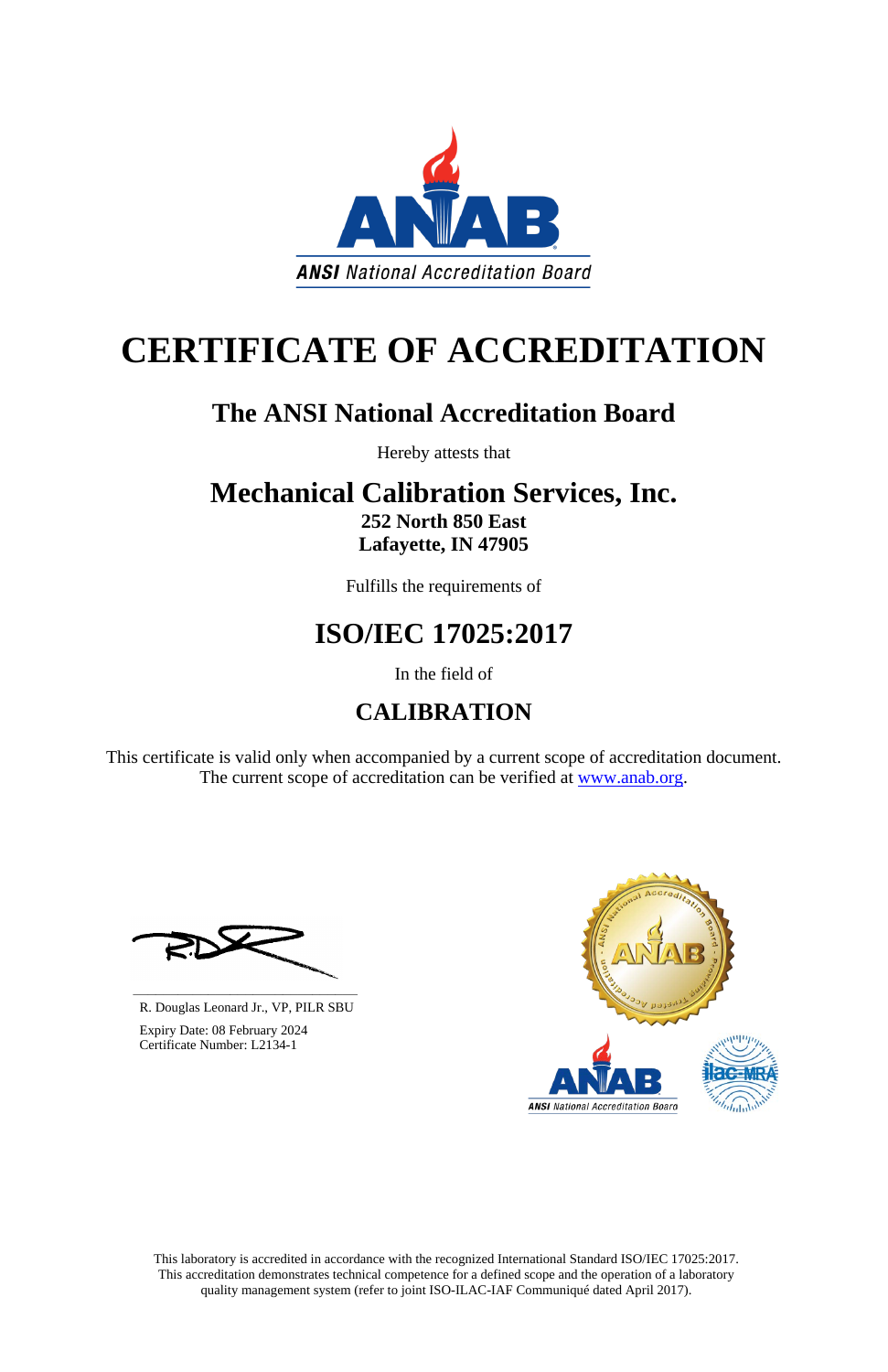

## **SCOPE OF ACCREDITATION TO ISO/IEC 17025:2017**

### **Mechanical Calibration Services, Inc.**

252 North 850 East Lafayette, IN 47905 Jim Withers 765-296-5081

### **CALIBRATION**

Valid to: **February 8, 2024** Certificate Number: **L2134-1** 

#### **Electrical – DC/Low Frequency**

| <b>Parameter/Equipment</b>                          | <b>Range</b>                                                                                                  | <b>Expanded Uncertainty of</b><br><b>Measurement</b> $(+/-)$ | <b>Reference Standard,</b><br>Method, and/or<br>Equipment |
|-----------------------------------------------------|---------------------------------------------------------------------------------------------------------------|--------------------------------------------------------------|-----------------------------------------------------------|
| $DC$ Current <sup>1</sup>                           | $(4 \text{ to } 20) \text{ mA}$                                                                               | $0.031 \text{ mA} + 0.28 \text{ % of reading}$               | Fluke 744<br>Process Calibrator                           |
| <b>RTD</b> Temperature<br>Simulation <sup>1</sup>   | RTD $3 & 4$ Wire<br>$(-200 \text{ to } 800)$ °C                                                               | $1.5\degree C$                                               | Fluke 744<br><b>Process Calibrator</b>                    |
| Thermocouple Temperature<br>Simulation <sup>1</sup> | Type J<br>(0 to $750$ ) °C<br>Type K<br>$(-200 \text{ to } 1250)$ °C<br>Type T<br>$(-200 \text{ to } 350)$ °C | $0.25\degree C$<br>0.35 °C<br>$0.37 \text{ °C}$              | Fluke 744<br><b>Process Calibrator</b>                    |

### **Length – Dimensional Metrology**

| <b>Parameter/Equipment</b>          | Range                                                                | <b>Expanded Uncertainty of</b><br>Measurement $(+/-)$                 | <b>Reference Standard,</b><br>Method, and/or<br>Equipment |
|-------------------------------------|----------------------------------------------------------------------|-----------------------------------------------------------------------|-----------------------------------------------------------|
| Outside Micrometer <sup>1,2,3</sup> | $(0 to 3)$ in<br>$(3 \text{ to } 12)$ in<br>$(12 \text{ to } 36)$ in | $(17 + 14L)$ µin<br>$(62 + 9.6L) \,\mu \text{in}$<br>$(540 + 4L)$ µin | Comparisons made with<br>Gage Blocks                      |
| Inside Micrometer <sup>1,2</sup>    | $(1.5 \text{ to } 22)$ in                                            | $(570 + 2.1L)$ µin                                                    |                                                           |
| Height Gage <sup>1,2</sup>          | $(0 to 24)$ in                                                       | $(580 + 2.2L) \,\mu$ in                                               | Comparisons made with                                     |
| Depth Micrometer <sup>1,2</sup>     | $(0 to 6)$ in                                                        | $(290 + 1.3L) \,\mu \text{in}$                                        | Gage Blocks and using<br><b>Surface Plate</b>             |